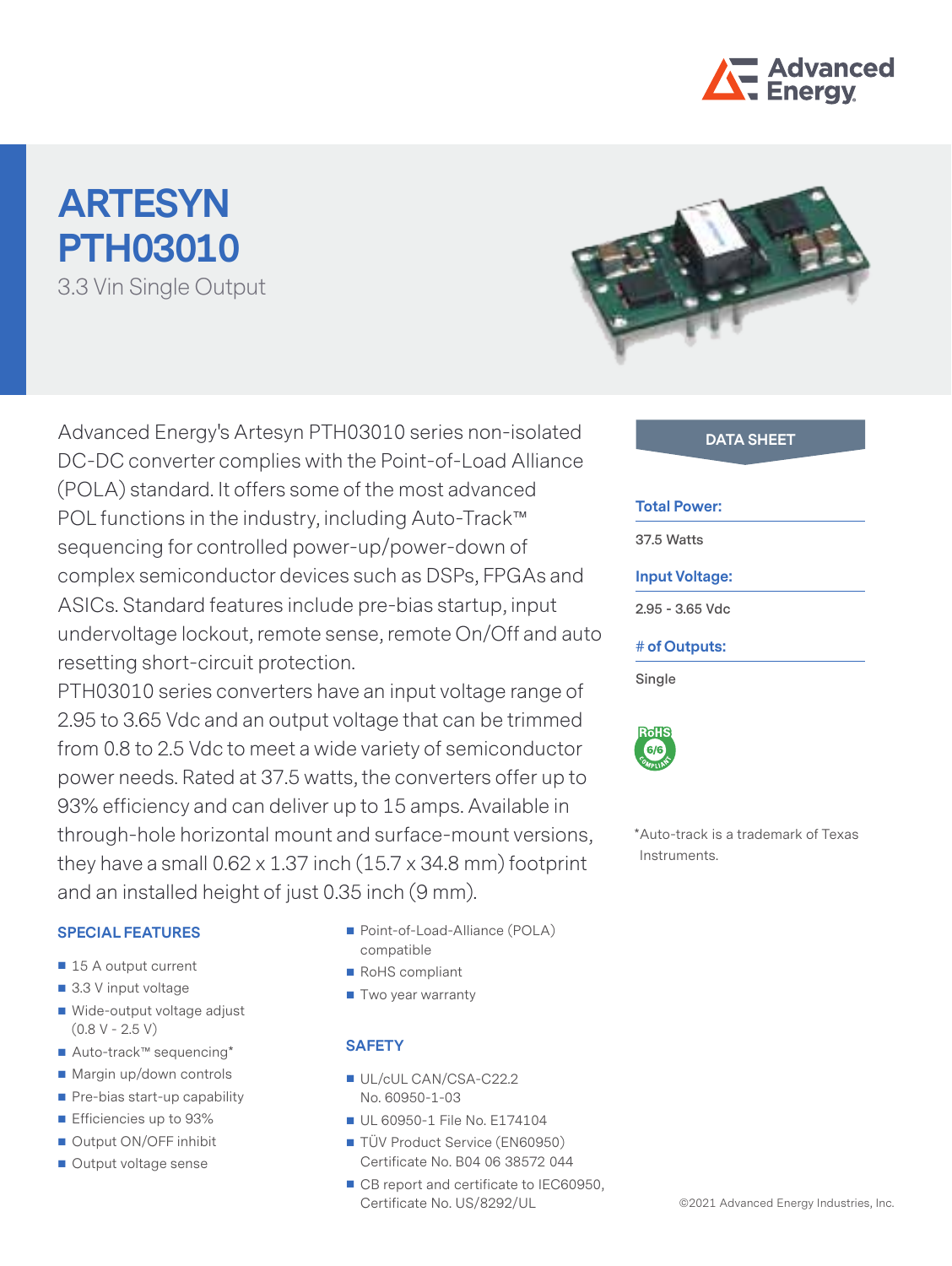# **PTH03010**

# **ELECTRICAL SPECIFICATIONS**

| Input                    |                       |                                                    |                      |  |
|--------------------------|-----------------------|----------------------------------------------------|----------------------|--|
| Input voltage range      | (See Note 3)          |                                                    | $2.95 - 3.65$ V      |  |
| Input current            | No load               |                                                    | 10 mA typical        |  |
| Remote ON/OFF            | (See Note 1)          |                                                    | Positive logic       |  |
| Start-up time            |                       |                                                    | 1 V/ms               |  |
| Undervoltage lockout     |                       |                                                    | 2.8 - 2.95 V typical |  |
| Track input voltage      | Pin 8 (See Note 6, 7) |                                                    | $±0.3$ Vin           |  |
| Output                   |                       |                                                    |                      |  |
| Voltage adjustability    | (See Note 4)          | $0.8 - 2.5$ Vdc                                    |                      |  |
| Setpoint accuracy        | ±2.0% Vo              |                                                    |                      |  |
| Line regulation          | ±10 mV tpical         |                                                    |                      |  |
| Load regulation          | ±12 mV typical        |                                                    |                      |  |
| Total regulation         |                       | ±3.0% Vo                                           |                      |  |
| Minimum load             |                       | 0A                                                 |                      |  |
| Ripple and noise         | 20 MHz bandwidth      | 20 mV pk-pk                                        |                      |  |
| Temperature co-efficient | -40 °C to +85 °C      | ±0.5% Vo                                           |                      |  |
| Transient response       | (See Note 5)          | 70 µs recovery time<br>Overshoot/undershoot 100 mV |                      |  |
| Margin adjustment        |                       | ±5.0% Vo                                           |                      |  |

All specifications are typical at nominal input, full load at 25 °C unless otherwise stated. Cin = 470 μF, Cout = 0 μF.

# **GENERAL SPECIFICATIONS**

| Efficiency              | (See Efficiency Table) | 93% max.                                           |
|-------------------------|------------------------|----------------------------------------------------|
| Insulation voltage      |                        | Non-isolated                                       |
| Switching frequency     | Fixed                  | 300 kHz typ. ±25 kHz                               |
| Approvals and standards |                        | EN60950, UL/cUL60950                               |
| Material flammability   |                        | <b>UL94V-0</b>                                     |
| <b>Dimensions</b>       | L x W x H              | 34.80 x 15.75 x 9.00 mm<br>1.370 x 0.620 x .354 in |
| Weight                  |                        | 5 g (0.18 oz)                                      |
| <b>MTBF</b>             | Telcordia SR-332       | 7,092,000 hours                                    |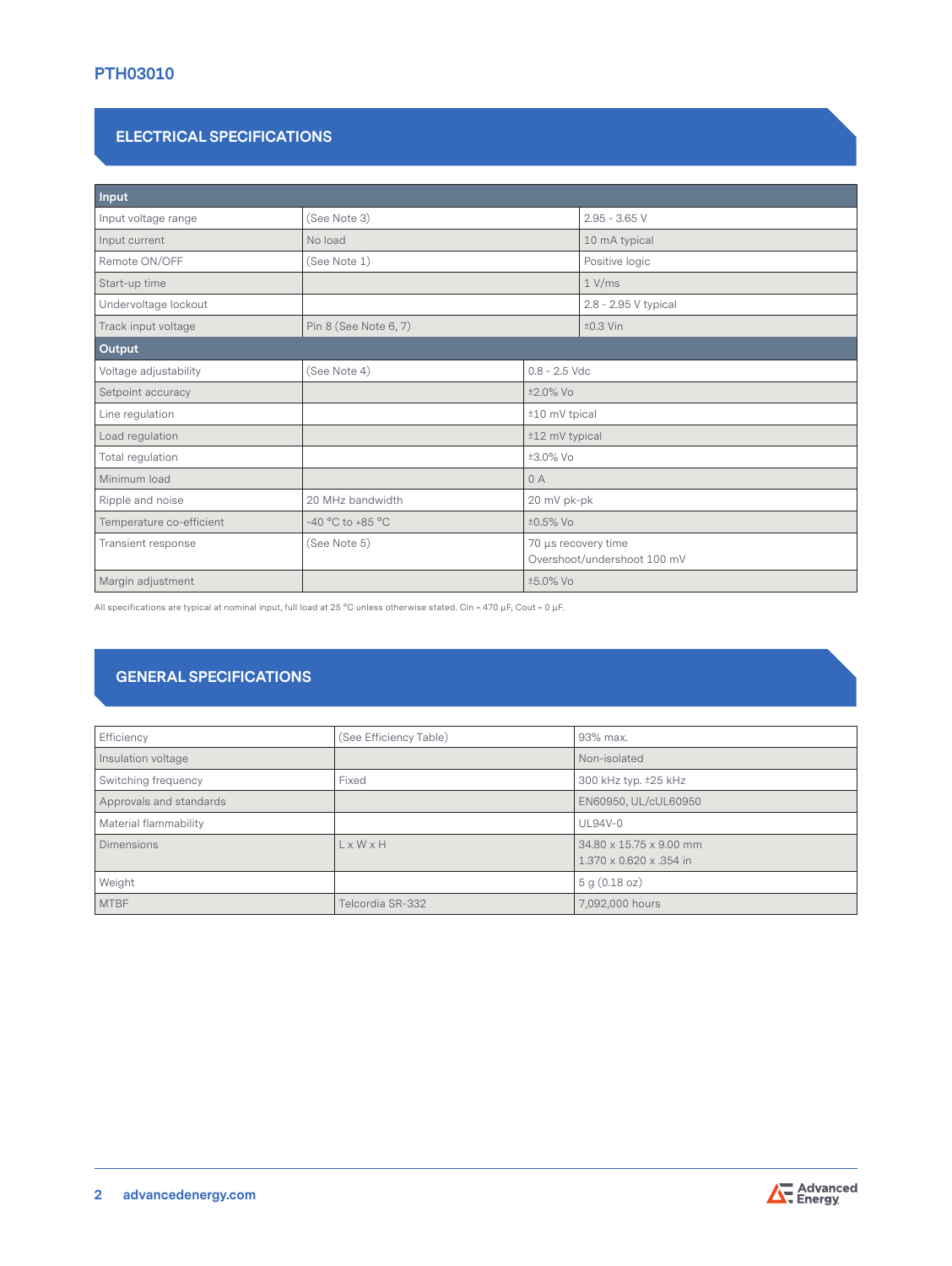# **PTH03010**

# **EMC CHARACTERISTICS**

| Electrostatic discharge | EN61000-4-2, IBC801-2 |  |  |
|-------------------------|-----------------------|--|--|
| Conducted immunity      | EN61000-4-6           |  |  |
| Radiated immunity       | EN61000-4-3           |  |  |

## **ENVIRONMENTAL SPECIFICATIONS**

| Thermal performance (See Note 2) | Operating ambient temperature | $-40\,^{\circ}\mathrm{C}$ to $+85\,^{\circ}\mathrm{C}$ |
|----------------------------------|-------------------------------|--------------------------------------------------------|
|                                  | Non-operating temperature     | $-40 °C$ to $+125 °C$                                  |
| MSL ('Z' suffix only)            | JEDEC J-STD-020C              | Level 3                                                |
| Protection                       |                               |                                                        |
| Short-circuit                    | Auto reset                    | 27.5 A typical                                         |

# **ORDERING INFORMATION**

| <b>Model</b>          | <b>Output Power</b> | lnput <sup>'</sup> | Output        |        | Output Current Output Current | <b>Efficiency</b> | <b>Regulation</b> |          |
|-----------------------|---------------------|--------------------|---------------|--------|-------------------------------|-------------------|-------------------|----------|
| Number <sup>(9)</sup> | (Max.)              | Voltage            | Voltage       | (Min.) | (Max.)                        | (Typical)         | <b>Line</b>       | Load     |
| PTH03010              | 37.5 W              | $2.95 - 3.65$ V    | $0.8 - 2.5$ V | 0 A    | 15 A                          | 93%               | $±10$ mV          | $±12$ mV |

# **PART NUMBER SYSTEM WITH OPTIONS**

| Product<br>Family                       | Input<br>Voltage | Output<br>Current | Mechanical<br>Package | Output Voltage<br>Code | <b>Pin Option</b> | Mounting<br><b>Options</b>                                                                                                   | Pin Option                                                 |
|-----------------------------------------|------------------|-------------------|-----------------------|------------------------|-------------------|------------------------------------------------------------------------------------------------------------------------------|------------------------------------------------------------|
| <b>PTH</b>                              | 03               | 01                | 0                     | W                      | A                 | S                                                                                                                            |                                                            |
| Point-of-Load<br>Alliance<br>compatible | $03 = 3.3 V$     | $01 = 15 A$       | Always 0              | $W = Wide$             |                   | $D =$ Horizontal<br>through-<br>hole (Matte Sn)<br>$Z = Surface$ -mount<br>(96.5/3.0/0.5 Sn/<br>Ag/Cu pin solder<br>material | No Suffix = Trays<br>$T = \text{Tape}$ and<br>$Reel^{(8)}$ |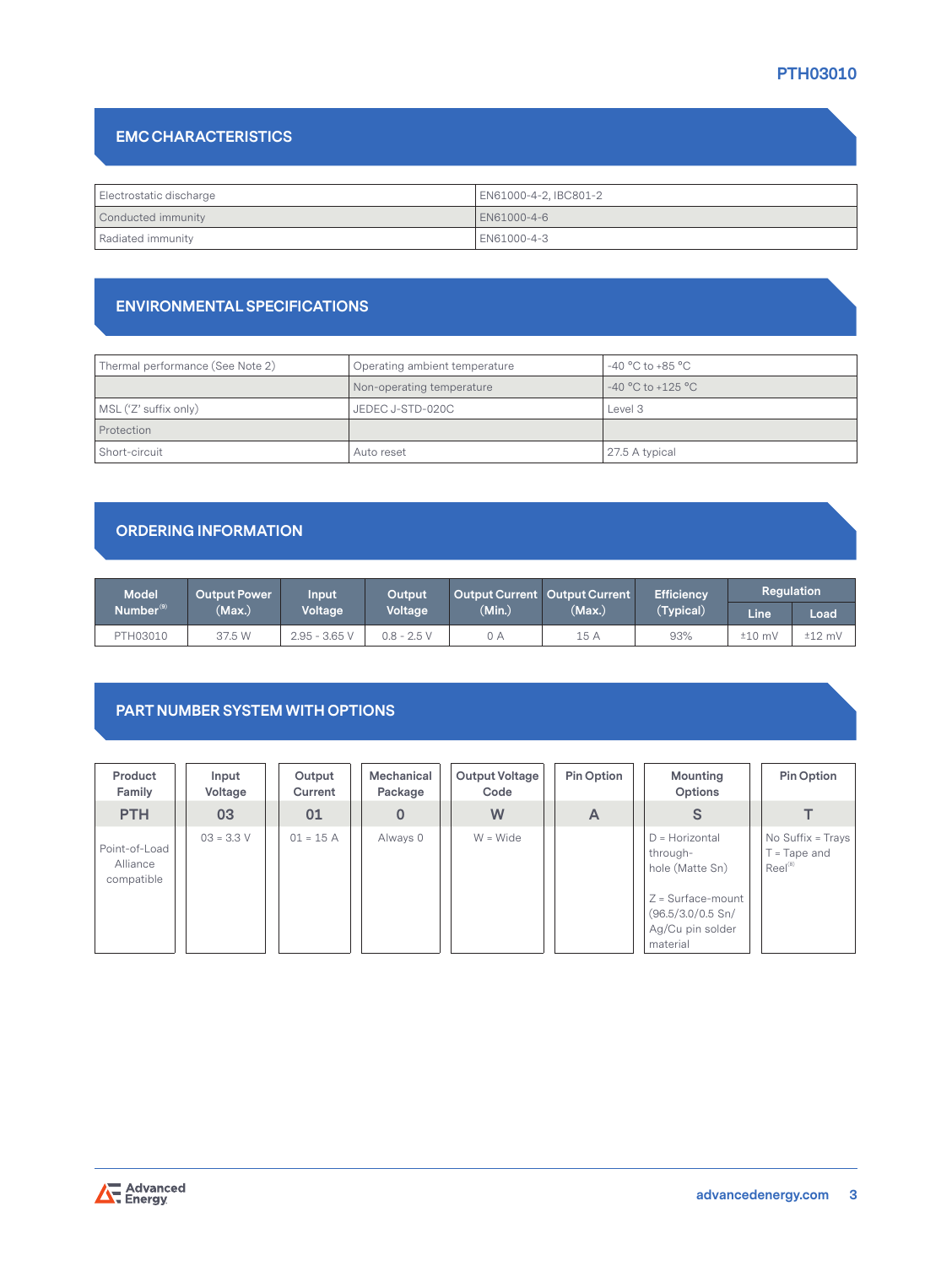# **OUTPUT VOLTAGE ADJUSTMENT**

The ultra-wide output voltage trim range offers major advantages to users who select the PTH03010. It is no longer necessary to purchase a variety of modules in order to cover different output voltages. The output voltage can be trimmed in a range of 0.8 Vdc to 2.5 Vdc. When the PTH03010 converter leaves the factory the output has been adjusted to the default voltage of 0.8 V.

| Efficiency Table (Io = 10A) |            |  |  |  |  |
|-----------------------------|------------|--|--|--|--|
| Output Voltage              | Efficiency |  |  |  |  |
| $V_0 = 1.0 V$               | 85%        |  |  |  |  |
| $V_0 = 1.2 V$               | 87%        |  |  |  |  |
| $V_0 = 1.5 V$               | 89%        |  |  |  |  |
| $Vo = 1.8 V$                | 91%        |  |  |  |  |
| $V_0 = 2.0 V$               | 92%        |  |  |  |  |
| $Vo = 2.5 V$                | 93%        |  |  |  |  |

Notes:

1. Remote ON/OFF. Positive Logic

ON: Pin 3 open; or V > Vin - 0.5 V

OFF: Pin 3 GND; or V < 0.8 V (min - 0.2 V).

2. See Figures 1 and 2 for safe operating curves.

3. A 470 μF electrolytic input capacitor is required for proper operation. The capacitor must be rated for a minimum of 700 mA rms of ripple current.

4. An external output capacitor is not required for basic operation. Adding 330 μF of distributed capacitance at the load will improve the transient response.

5. 1 A/μs load step, 50 to 100% Iomax, Cout = 330 μF.

6. If utilized Vout will track applied voltage by ±0.3 V (up to Vo set point).

7. The pre-bias start-up feature is not compatible with Auto-Track™. This is because when the module is under Auto-Track™ control, it is fully active and will sink current if the output voltage is below that of a back-feeding source. Therefore to ensure a pre-bias hold-off, one of the following two techniques must be followed when input power is first applied to the module. The Auto-Track™ function must either be disabled, or the module's output held off using the Inhibit pin. Refer to Application Note 150 for more details. 8. Tape and reel packaging only available on the surface-mount versions.

9. NOTICE: Some models do not support all options. Please contact your local Artesyn representative or use the on-line model number search tool at http://www.artesyn.com to find a suitable alternative.

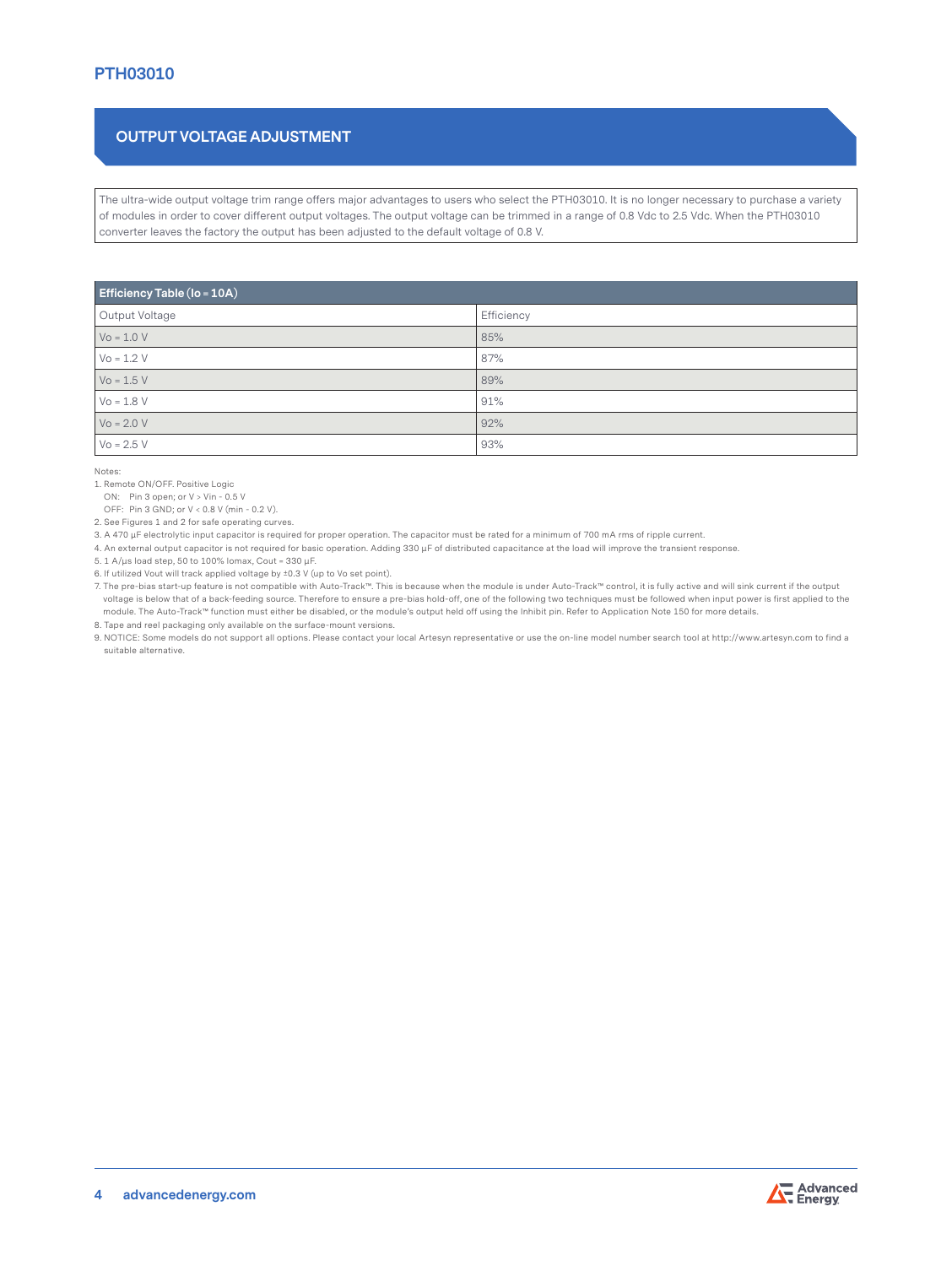# **PTH03010**

# **OUTPUT VOLTAGE ADJUSTMENT (CONTINUED)**



**Figure 1 - Safe Operating Area Vin = 3.3 V, Output Voltage = 2.5 V (See Note A)**



**Figure 2 - Safe Operating Area**  $V$ in = 3.3 *V*, Output *Voltage* = 1.0  $\overline{V}$  (See Note A)



Notes:

A. SOA curves represent the conditions at which internal components are within the Artesyn derating guidelines.

B. Characteristic data has been developed from actual products tested at 25 °C. This data is considered typical data for the converter.

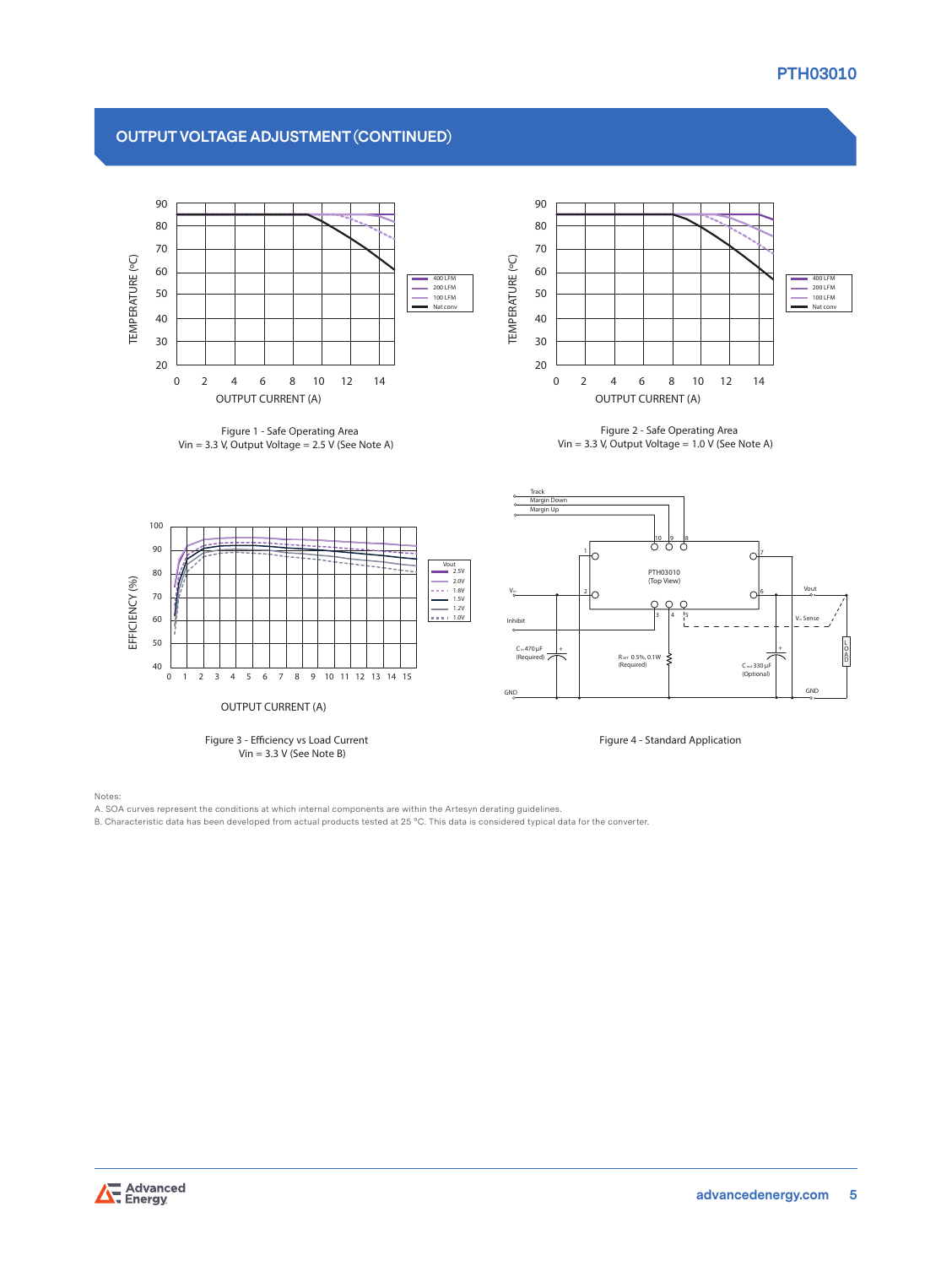# **MECHANICAL DRAWINGS**

0.125 (3.18)

#### 0.060 **Plated through-hole**



(3.55)

#### **Surface-mount**



| Dimensions in Inches (mm)               |  |
|-----------------------------------------|--|
| Tolerances (unless otherwise specified) |  |
| 2 Places ±0.030 (±0.76)                 |  |
| 3 Places ±0.010 (±0.25)                 |  |

|                                                                                 | <b>Pin Assignments</b> |              |
|---------------------------------------------------------------------------------|------------------------|--------------|
|                                                                                 | Pin                    | Function     |
|                                                                                 | $\mathbf 1$            | Ground       |
|                                                                                 | $\overline{2}$         | Vin          |
|                                                                                 | 3                      | Inhibit*     |
|                                                                                 | $\overline{4}$         | Vo adjust    |
|                                                                                 | 5                      | Vo sense     |
|                                                                                 | 6                      | Vout         |
|                                                                                 | $\overline{7}$         | Ground       |
|                                                                                 | 8                      | Track        |
|                                                                                 | 9                      | Margin down* |
|                                                                                 | 10                     | Margin up*   |
| *Denotes negative logic:<br>Open = Normal operation<br>Ground = Function active |                        |              |